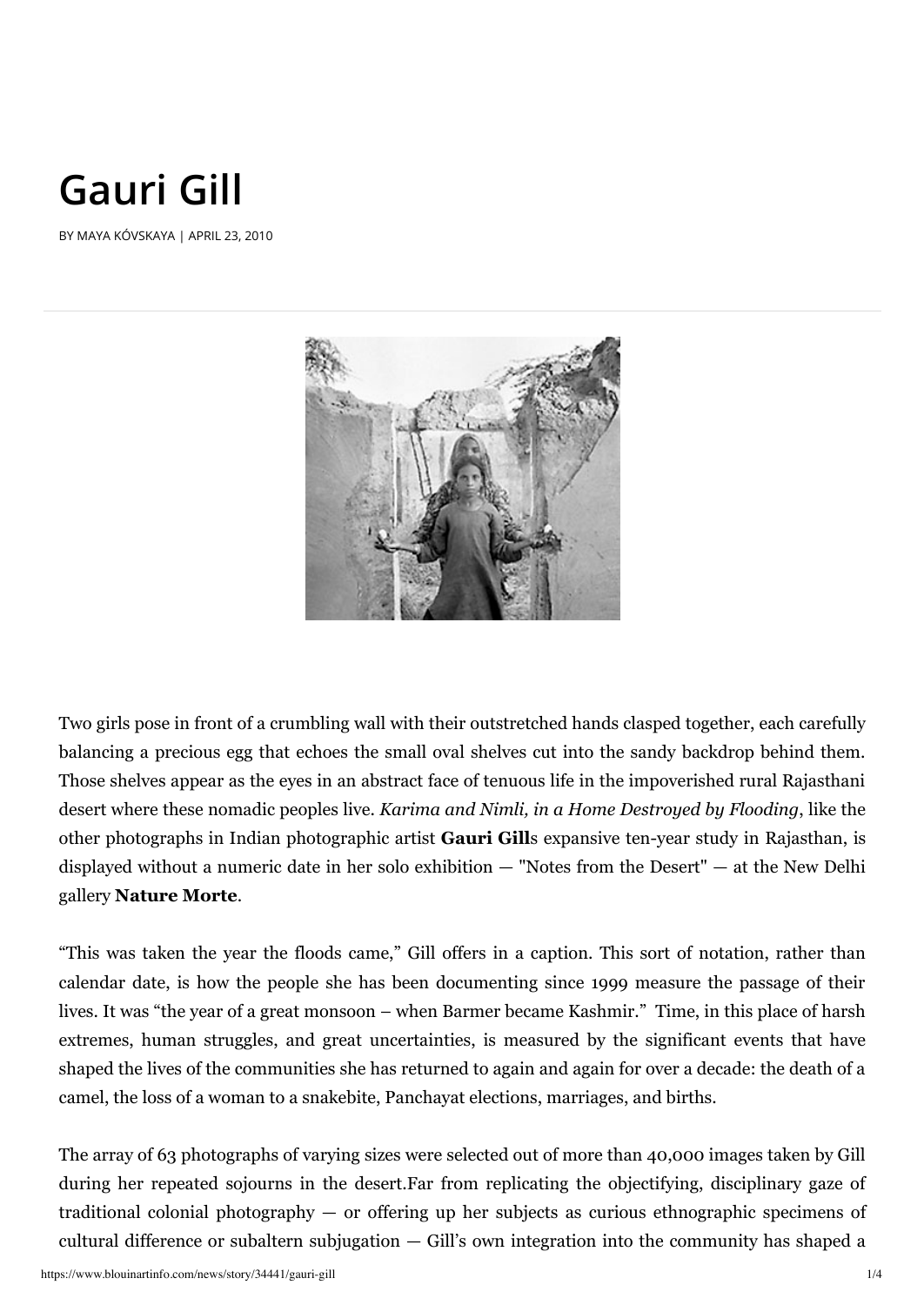## 07/10/2019 Gauri Gill | BLOUIN ARTINFO

language of intimacy. She avoids larger narratives of backwardness and deprivation, creating instead a visual diary of her engagements with these people. Her investment in their lives makes her gaze compassionate but never condescending.

In the "Balika Mela" series, Gill set up a rural photo studio as part of a desert bazaar being held to entertain young girls and invited the children to learn about photography and have their photographs taken. The girls participated with gleeful seriousness and charming ingenuity, bringing simple props from home — a paper peacock, veils and shawls and newsprint hats — and striking poses, using their *mehandi henna-painted hands to create images that were as much authored by them as the* photographer. The artist's desire to engage her subjects in creative dialogue pervades the whole body of images, and Gill deftly opens up spaces in her own visual language to allow the people in her images to become genuine interlocutors rather than simply subjects.

In *Urma and Nimli*, we see little Urma, watching the camera with fierce intensity, while she holds the face of her friend who hangs upside down with her legs wrapped around a tree branch. Through Gill's series, we follow Urma from adolescence into adulthood and see how this bold little girl's intense, penetrating stare never softens as she grows into a woman with a child of her own. In another, a lovely, frail girl named Janat watches herself in a hand mirror with a lost expression on her face, as if she is staring at herself across the divide between childhood and womanhood and is bewildered by what she sees.

Gill handles her subjects with the lightest possible touch, rather than manipulating them for affective impact. The works are displayed far apart from each other and without wall labels. You might never notice the continuities and ruptures in these lives if you are not paying close attention. But these subtle vicissitudes are, in fact, the ballast of the show.

One room in the gallery contains a series of small photographs in which the elderly midwife Kasumbi is delivering her granddaughter on the sandy floor of their desert hut. The veiled mother-to-be, arms clad to the shoulders in ivory bangles, strains and pushes. The midwife helps by pressing the soles of her feet against the laboring woman's and grasps her hands to create resistance. We see the infant's emerging head and the outstretched hands guiding it into the world, and then the newborn gasping its first breaths in the sand.

The great dramas of life and death, love and longing, growth and change, captured in these images are presented with the same matter-of-factness that accompanies these great life passages is this place with unadorned humanity rather than maudlin sentimentality.

"To live out in the desert as a poor, landless person without a regular job amounts to an inescapable reliance on one's self, on each other and on nature," Gill writes. "The stakes are high, the elements close and life is as cheap as jokes are rampant. To sleep out on the icy cold sand dunes at night, in the winter, with only some tarpaulin and heavy old quilts, means that everyone must huddle in together along with the dogs, and breathe into the quilt. One isn't quite sure what is what or who is who, in the huddle."